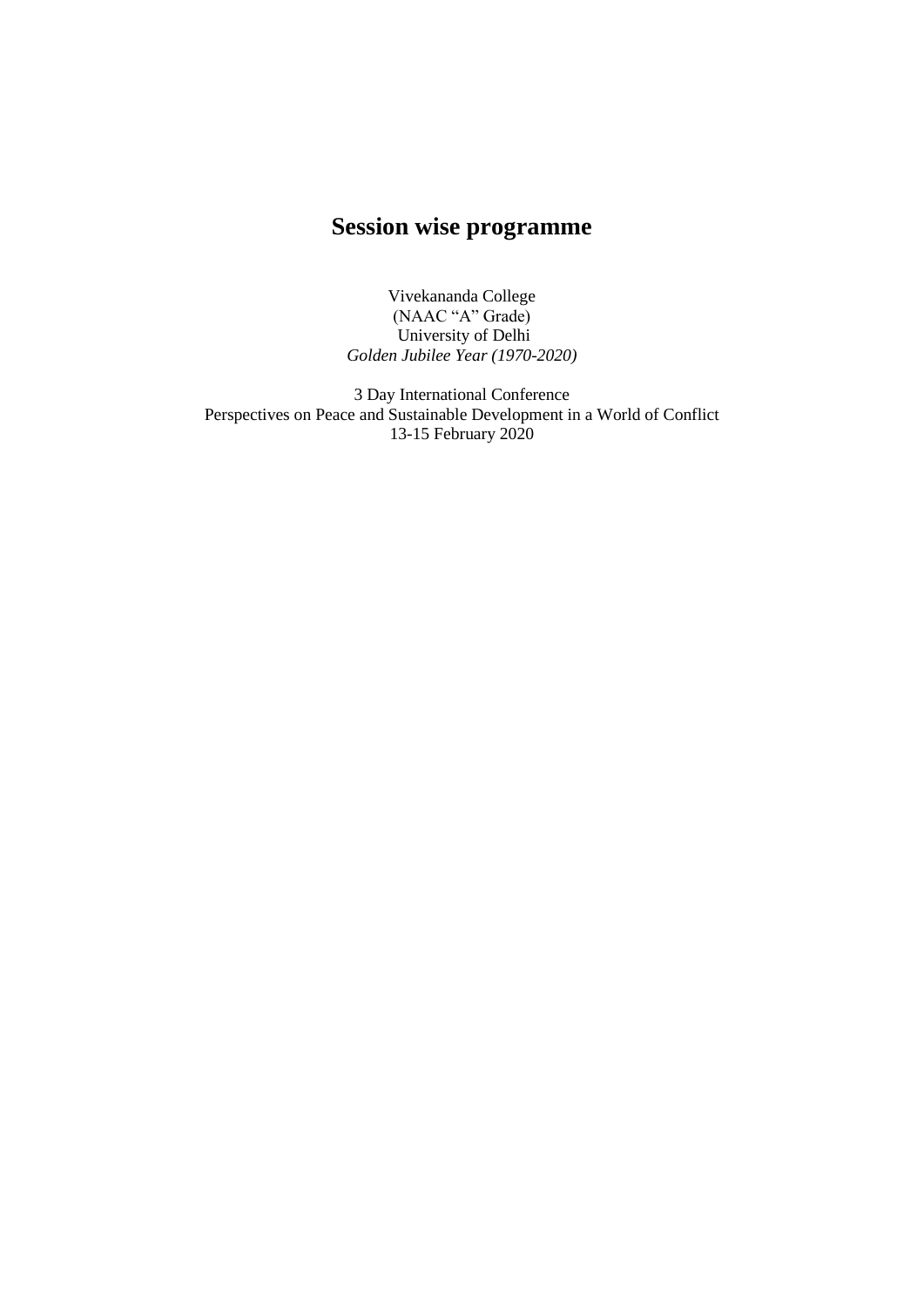| Day 1           | 13 <sup>th</sup> February, 2020 (Thursday)                               |                                                                                                                              |  |  |
|-----------------|--------------------------------------------------------------------------|------------------------------------------------------------------------------------------------------------------------------|--|--|
| 8:45-9:15am     | Registration                                                             |                                                                                                                              |  |  |
|                 | <b>INAUGURAL SESSION</b><br>(Venue: large Auditorium, VNC)               |                                                                                                                              |  |  |
| 9.15 to 12.35   | $9.15 -$<br>10:45am<br>Screening of<br>movie                             | Screening of movie- 'The Price of Free'                                                                                      |  |  |
|                 | 10.50-11.05<br>Lighting of<br>lamp,<br>Felicitation<br>of guests         |                                                                                                                              |  |  |
|                 | 11.05-11.10<br>Welcome<br>address                                        | Dr. Hina Nandrajog<br>Officiating Principal, Vivekananda College                                                             |  |  |
|                 | 11.10-11.15<br>Theme<br>Introduction                                     | Dr. Vanita Sondhi<br>Conference Convenor, Vivekananda College                                                                |  |  |
|                 | 11.15 to<br>11.30<br>Inaugural<br>address                                | <b>Guest of Honor</b>                                                                                                        |  |  |
|                 | 11.30-12.30<br>Keynote<br>address and<br>interaction<br>with<br>students | <b>Chief Guest</b><br>Mr. Kailash Satyarthi<br>Nobel Peace Laureate, and internationally acclaimed child rights'<br>activist |  |  |
|                 | 12.30 to<br>12.35                                                        | Vote of thanks                                                                                                               |  |  |
| 12.35 to 1.30pm | Lunch                                                                    |                                                                                                                              |  |  |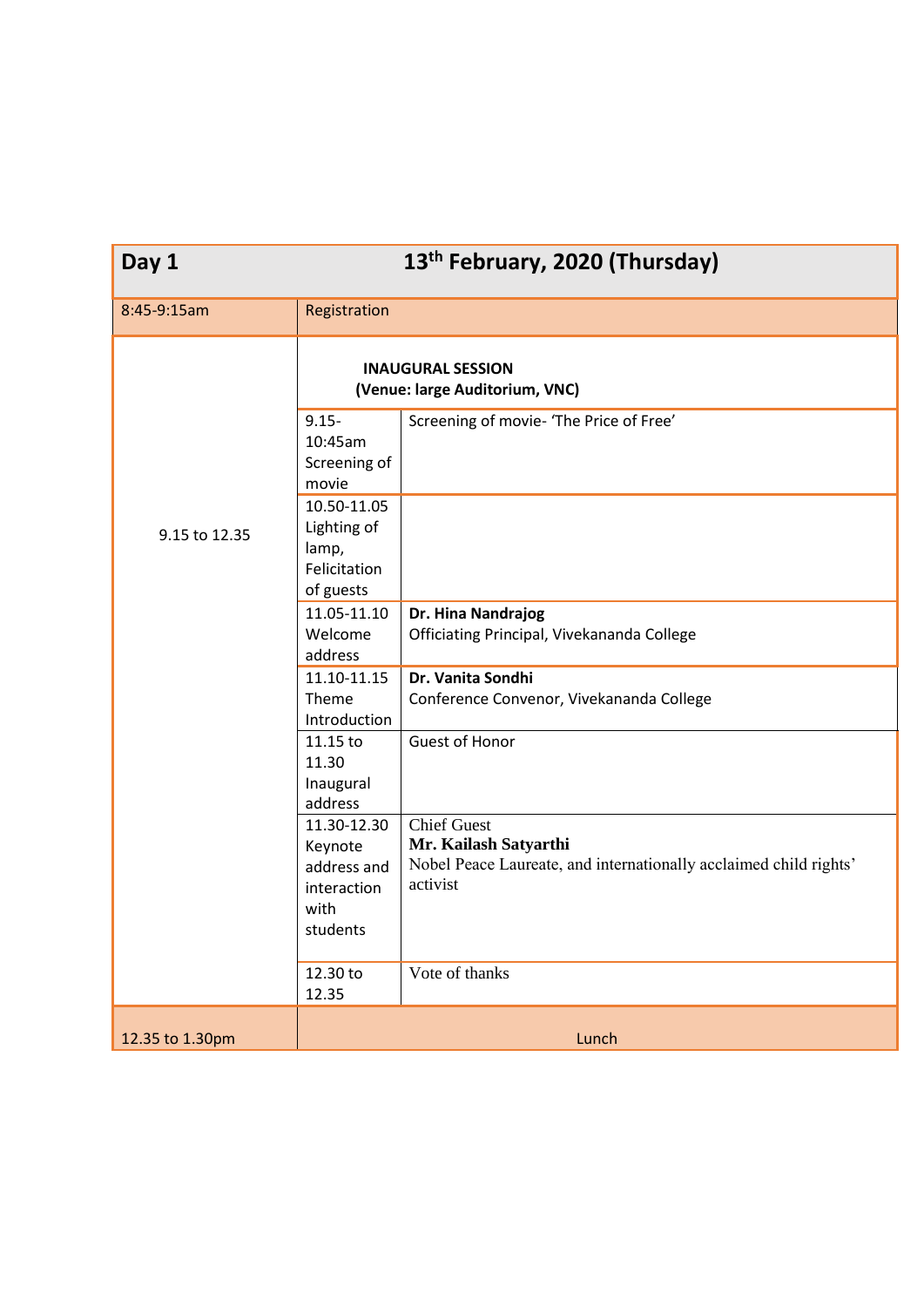| 1.30 to 3.00 pm                      | Chairperson<br>Prof.<br>Priyankar<br>Upadhyaya | Invited lecture 1<br>Prof. Priyankar Upadhyaya<br>(UNESCO Chair for Peace at Banaras Hindu University; Global Fellow;<br>Peace Research Institute Oslo; served as the ICCR Chair of Indian<br><b>Studies at Dublin City University)</b><br><b>Invited Lecture 2</b><br><b>Dr Mala Dutt</b><br>(Additional Secretary and Financial Advisor, Ministry of Defence)<br><b>Invited Lecture 3</b><br>Mr. Brian Aycock<br>Academic Project Coordinator of The International Academic Forum<br>(Japan); Research Interests in refugee and human rights law<br>(Venue: Sharda Hall) |                         |                          |                         |
|--------------------------------------|------------------------------------------------|----------------------------------------------------------------------------------------------------------------------------------------------------------------------------------------------------------------------------------------------------------------------------------------------------------------------------------------------------------------------------------------------------------------------------------------------------------------------------------------------------------------------------------------------------------------------------|-------------------------|--------------------------|-------------------------|
| 3.00 to 3.30                         | Tea                                            |                                                                                                                                                                                                                                                                                                                                                                                                                                                                                                                                                                            |                         |                          |                         |
| 3.30 to 4.30<br>Scientific session 1 | Theme1:<br>(Venue: Sharda<br>Hall)             |                                                                                                                                                                                                                                                                                                                                                                                                                                                                                                                                                                            | Theme 2:<br>(Venue: G2) | Theme 3a:<br>(Venue: G3) | Theme 3b<br>(Venue: G4) |
| 4.30 to 5.00                         | Tea                                            |                                                                                                                                                                                                                                                                                                                                                                                                                                                                                                                                                                            |                         |                          |                         |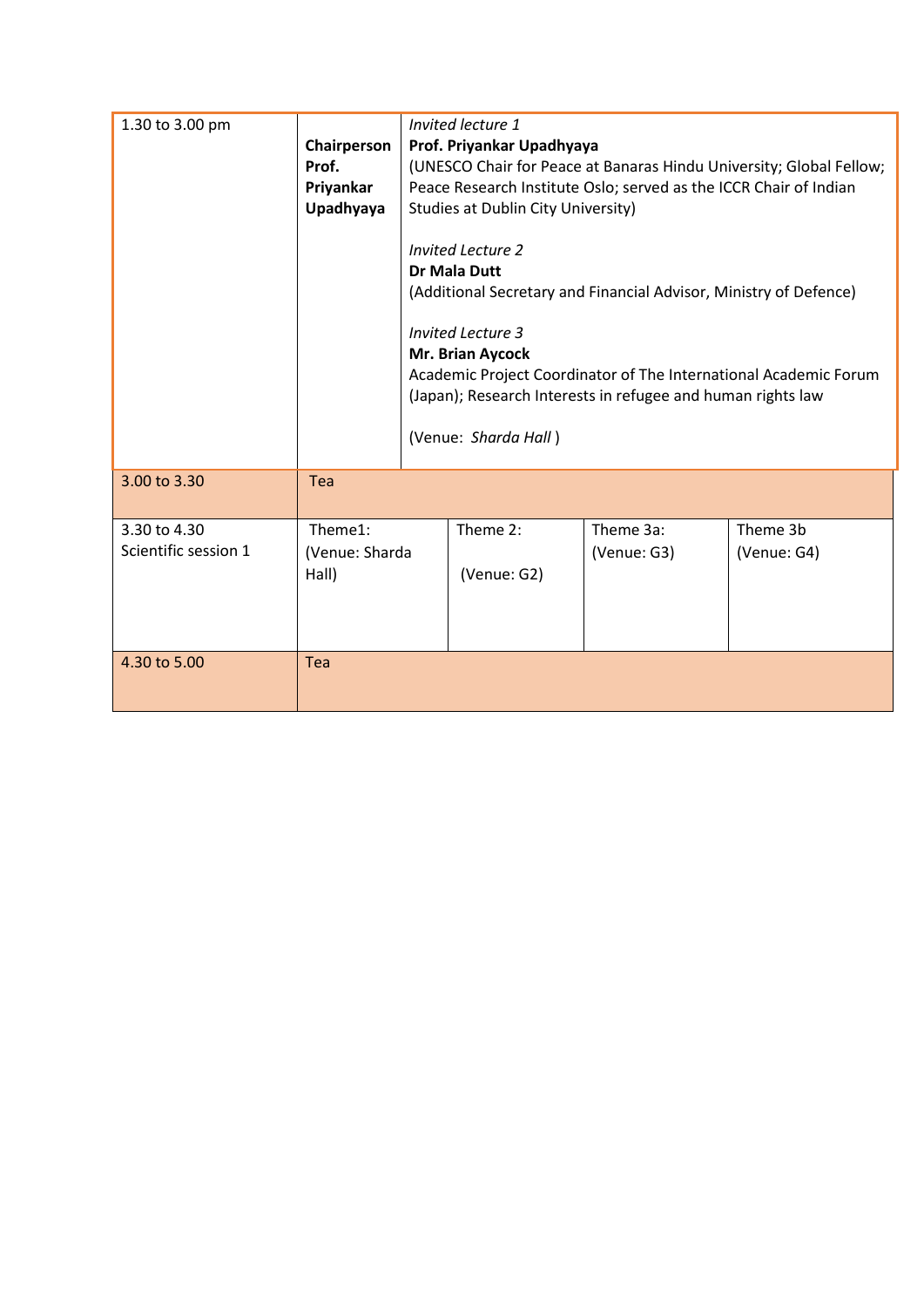| Day 2                                                                               | 14 <sup>th</sup> February, 2020 (Friday) |                                                                                                                                                                                                                                                                                                                                                                                                                                                                                                                                                                                        |                         |                        |
|-------------------------------------------------------------------------------------|------------------------------------------|----------------------------------------------------------------------------------------------------------------------------------------------------------------------------------------------------------------------------------------------------------------------------------------------------------------------------------------------------------------------------------------------------------------------------------------------------------------------------------------------------------------------------------------------------------------------------------------|-------------------------|------------------------|
| 9.00 to 9.15                                                                        | Registration                             |                                                                                                                                                                                                                                                                                                                                                                                                                                                                                                                                                                                        |                         |                        |
| 9.15 to 10.15<br><b>Scientific Session 2</b><br>(Concurrent paper<br>presentations) | Theme 4:<br>(Venue: Sharda<br>Hall)      | Theme 5:<br>(Venue: G2)                                                                                                                                                                                                                                                                                                                                                                                                                                                                                                                                                                | Theme 6:<br>(Venue: G3) | Theme 7<br>(Venue: G4) |
| 10.15 to 11.15                                                                      |                                          | <b>Invited Lecture 4</b><br>Prof. Mahesh Rangarajan, (Head of history Dept., Professor of<br>History and Environmental Studies, Ashoka University)<br><b>Invited Lecture 5</b><br>Prof. N. R. Farooqi<br>(Eminent historian, former VC, University of Allahabad,<br>Allahabad)<br>(Venue: Sharda Hall)                                                                                                                                                                                                                                                                                 |                         |                        |
| 11.15 to 11.45                                                                      | <b>TEA</b>                               |                                                                                                                                                                                                                                                                                                                                                                                                                                                                                                                                                                                        |                         |                        |
| 11.45 to 1.15                                                                       | Chairperson<br>Prof. Anjali Roy<br>Gera  | Panel Discussion 1: Violence and Displacement<br>Prof. Anjali Roy Gera<br>(Professor of language, literature and culture studies; Dept. Of<br>humanities and social sciences, IIT, Kharagpur; Research in film<br>studies, Partition 1947 and Sikh diaspora.)<br><b>Prof. Nandi Bhatia</b><br>(Professor at the Department of English, University of Western<br>Ontario. She has written widely on South Asian literatures and<br>diasporic culture, the 1947 Partition, and British imperial<br>literatures)<br>Mr Anil Padmanabhan,<br>Managing Editor, Mint<br>(Venue: Sharda Hall) |                         |                        |
| 1.15 to 2.15                                                                        | Lunch                                    |                                                                                                                                                                                                                                                                                                                                                                                                                                                                                                                                                                                        |                         |                        |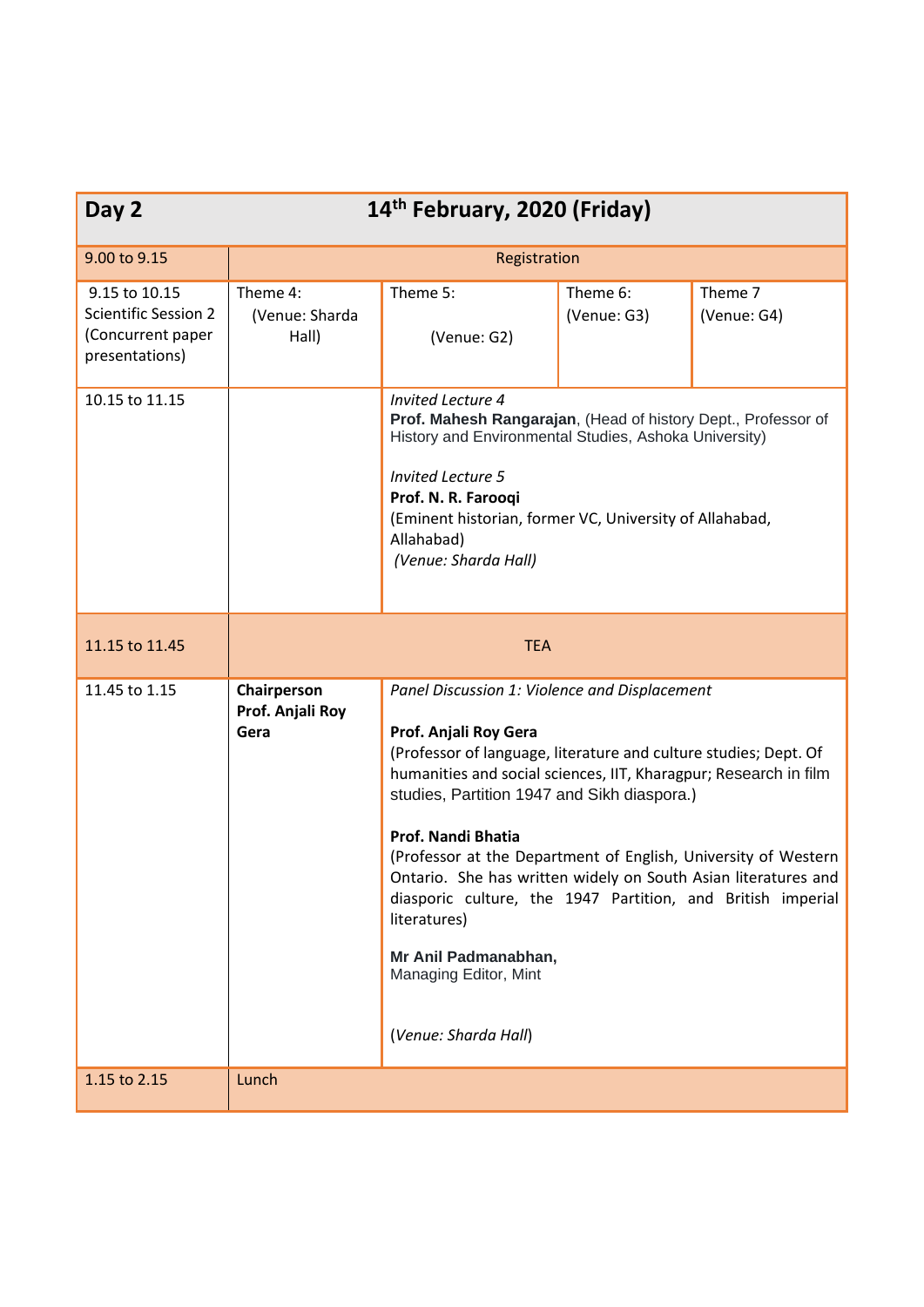| 2.15 to 3.15 pm<br><b>Scientific Session 3</b> | Theme 8:<br>(Venue: Sharda  | Theme 9:    | Theme 10:   | Theme 11:   |
|------------------------------------------------|-----------------------------|-------------|-------------|-------------|
| (concurrent paper<br>presentations)            | Hall)                       | (Venue: G2) | (Venue: G3) | (Venue: G4) |
| 3.15 to 4.15<br>Scientific session 4           | Theme 12:<br>(Venue: Sharda | Theme 13:   | Theme 14:   | Theme 15:   |
| (Concurrent paper<br>presentations)            | Hall)                       | (Venue: G2) | (Venue: G3) | (Venue: G4) |
| 4.15 to 4.45                                   | <b>Tea</b>                  |             |             |             |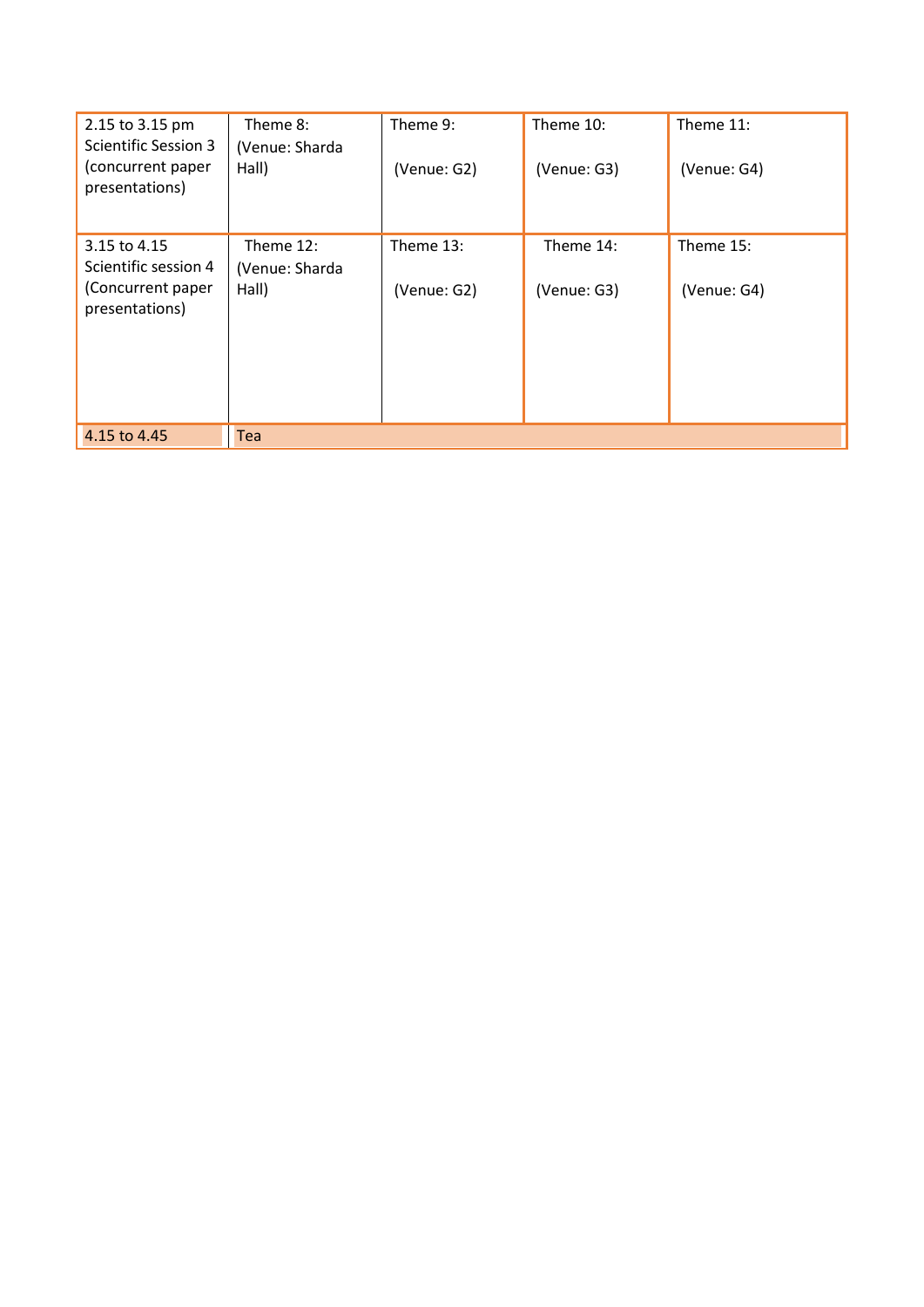|                                                                                      | Day 3                                                |                                                                                                                                                                                                                                                                                | 15 <sup>th</sup> February, 2020 (Saturday)                                                                                                                                                                                                                                                                                                                                                                                                                                                                                                                                                                                                                             |                                                          |
|--------------------------------------------------------------------------------------|------------------------------------------------------|--------------------------------------------------------------------------------------------------------------------------------------------------------------------------------------------------------------------------------------------------------------------------------|------------------------------------------------------------------------------------------------------------------------------------------------------------------------------------------------------------------------------------------------------------------------------------------------------------------------------------------------------------------------------------------------------------------------------------------------------------------------------------------------------------------------------------------------------------------------------------------------------------------------------------------------------------------------|----------------------------------------------------------|
| 9.00 to 10.00                                                                        |                                                      | <b>Invited Lecture 6</b><br>Conflicts within Self: A spiritual perspective<br>Dr. Avdesh Sharma, Well-Being Psychiatrist (Delhi)<br><b>Invited Lecture 7</b><br>Conflicts within families and their resolution<br>Dr. Sujatha Sharma, Consultant Clinical Psychologist (Delhi) |                                                                                                                                                                                                                                                                                                                                                                                                                                                                                                                                                                                                                                                                        |                                                          |
| 10.00 -11.15                                                                         | Chairperson<br>Prof.<br><b>Ashis</b><br><b>Nandy</b> | (venue: Sharda Hall)                                                                                                                                                                                                                                                           | Panel Discussion 2: Conflicts In Modern India<br>Prof. Ashis Nandy<br>Prof. Ashis Nandy, is an internationally acclaimed psychologist,<br>and sociologist. His research interests centre on the political<br>psychology of violence, cultures of knowledge, and genocide.<br><b>Prof. Girishwar Misra</b><br>(Former VC, Mahatma Gandhi Antarrashtriya Hindi<br>Vishwavidyalaya, Wardha; Former National Fellow ICSSR, Ex<br>head and Professor of Psychology, DU)<br><b>Prof. Y S Alone</b><br>(Professor in Visual Studies, School of Arts, JNU, New Delhi.<br>Nominated as ICCR chair visiting Professor in Shenzhen<br>University, China.)<br>(venue: Sharda Hall) |                                                          |
| 11.15 to 11.45                                                                       |                                                      |                                                                                                                                                                                                                                                                                | Tea                                                                                                                                                                                                                                                                                                                                                                                                                                                                                                                                                                                                                                                                    | Workshop on<br>'Inner peace and<br>conflict'             |
| 11.45 to 12.45<br><b>Scientific Session 5</b><br>(Concurrent paper<br>presentations) | Theme 16:<br>(Venue: Sharda Hall)                    |                                                                                                                                                                                                                                                                                | Theme 17<br>(Venue: G2)                                                                                                                                                                                                                                                                                                                                                                                                                                                                                                                                                                                                                                                | Ms Manju Jain<br>$11.30 - 1.15$<br>Venue: Room No.<br>64 |